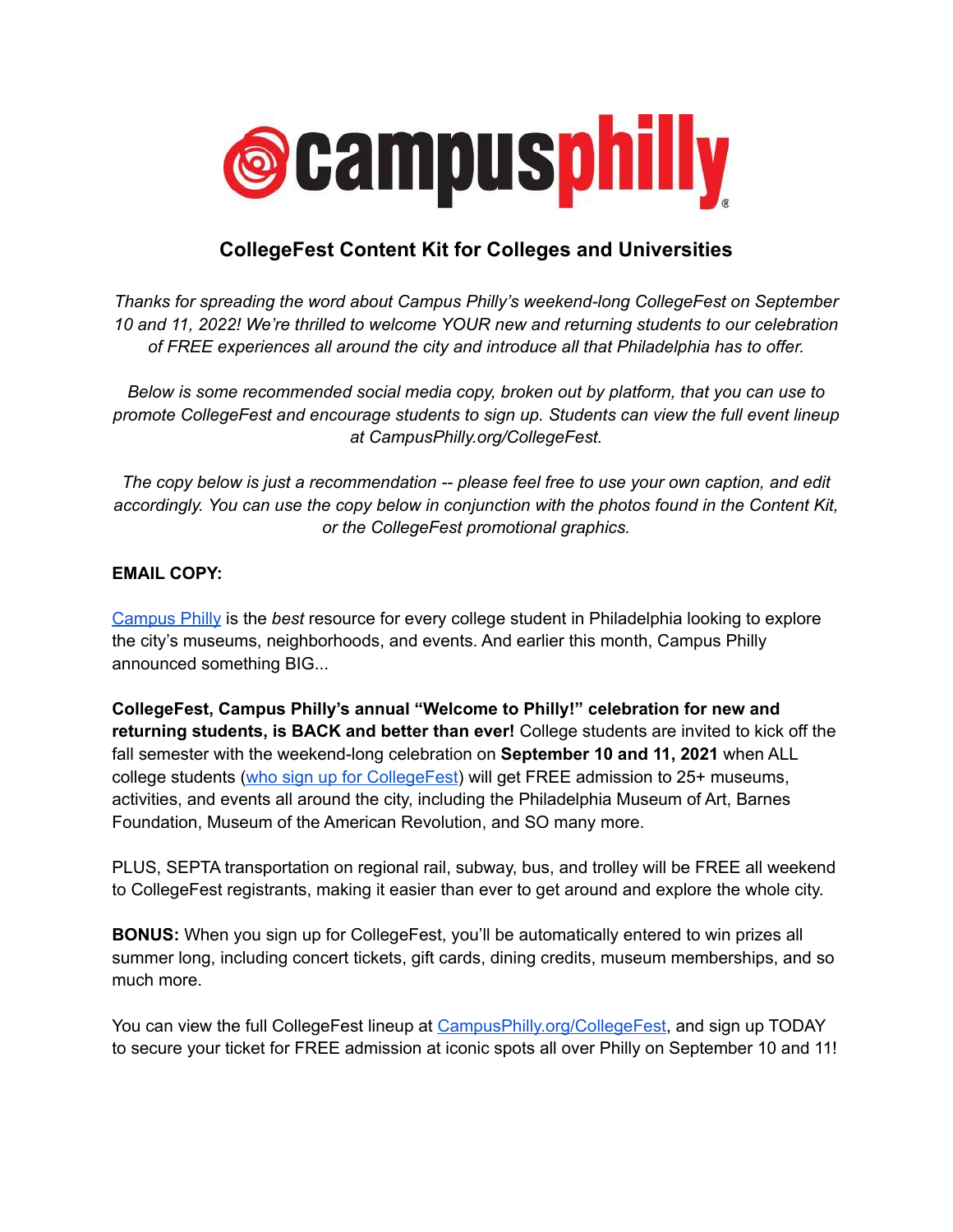**Follow @CampusPhilly on Instagram, TikTok, and Twitter for event updates, things to do this summer, deals and discounts, and more!**

## **INSTAGRAM COPY:**

# **Note—if you'd like to include a link to register for CollegeFest in your own bio on Instagram (please feel free to do so!) you can use this link: [https://bit.ly/2SHHzFI](https://bit.ly/3HokrAR)**

**EXCITING NEWS!** Campus Philly's CollegeFest is BACK and better than ever... and is taking place on September 10 and 11! Sign up today to get FREE admission, exclusively for college students, at 25+ museums, activities, and events all around the city, including the Philadelphia Museum of Art, Barnes Foundation, Museum of the American Revolution, and SO many more.

PLUS, SEPTA transportation on regional rail, subway, bus, and trolley will be FREE all weekend to CollegeFest registrants, making it easier than ever to get around and explore the whole city.

Follow @CampusPhilly for deals, discounts, and events exclusively for #Philly area college students like you.

View the full CollegeFest lineup at CampusPhilly.org/CollegeFest, and sign up TODAY to secure your ticket for FREE admission at iconic spots all over Philly on September 10 and 11!

Signing up for #CollegeFest also automatically enters you into giveaways to win free concert tickets, gift cards, dining credits, and more prizes all summer long.

Sign up for #CollegeFest at @CampusPhilly's bio, or by visiting CampusPhilly.org. SEE YOU SOON!

### **TWITTER COPY:**

**EXCITING NEWS! & @CampusPhilly's #CollegeFest is BACK! Enjoy FREE admission at** 25+ museums, experiences and events all over the city, exclusively for college students, on Sept. 10 & 11. Students - sign up at <https://bit.ly/3HokrAR>. See you soon!

### **FACEBOOK COPY:**

**EXCITING NEWS!** Campus Philly's CollegeFest is BACK and better than ever... and is now a FULL weekend-long celebration on September 10 and 11! Sign up today to get FREE